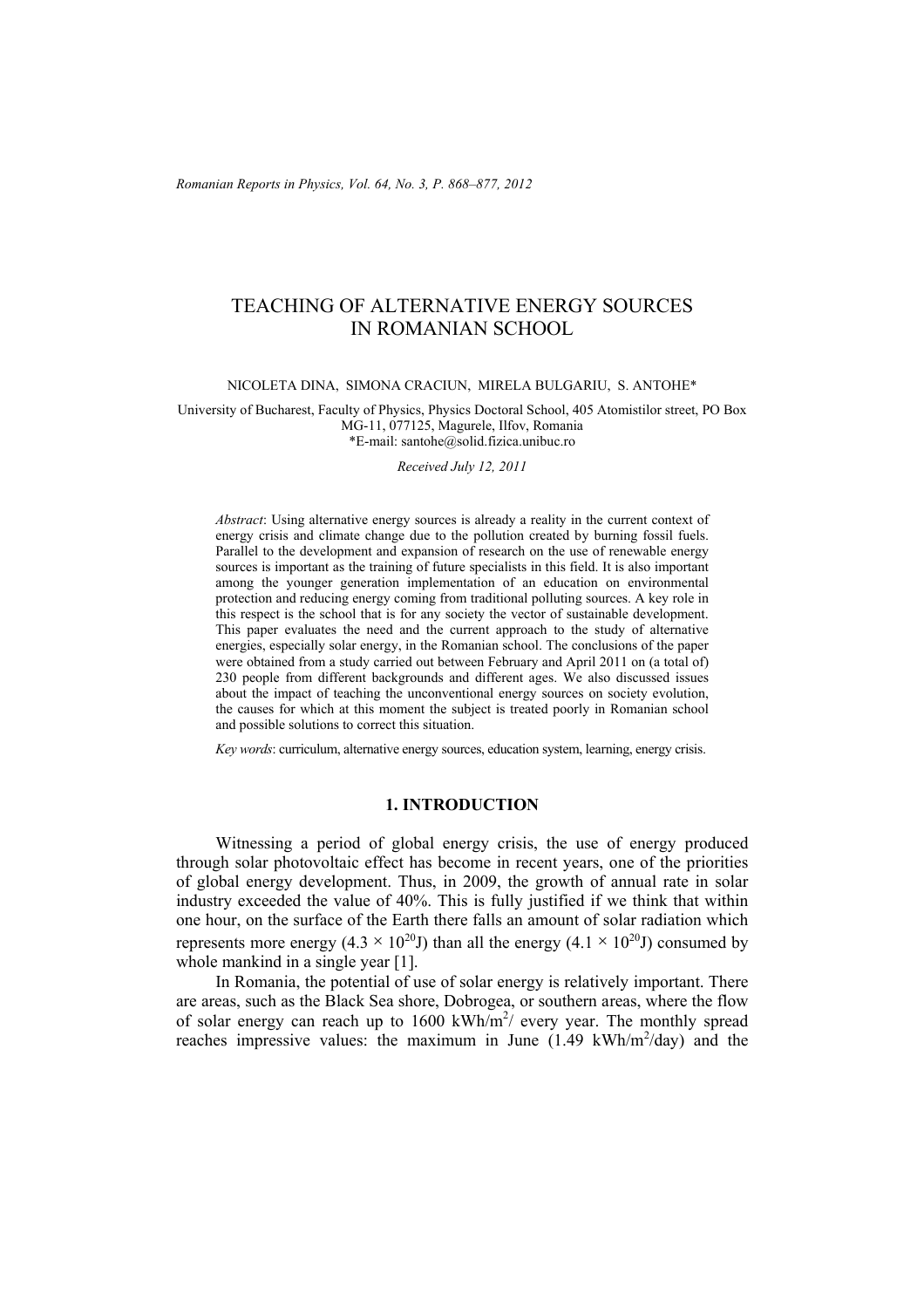minimum values in February (0.34 kWh/m<sup>2</sup>/day) [2]. At present, the applications which use solar energy in our country have not known a visible development while the market that uses such kind of energy is in continuous growing.

 Although the solar power can be used in several ways (for lighting or solar water heating) the conversion of sunlight into electricity is the most desirable way to use it, because it can be easily transported over long distances and can satisfy almost any need for domestic energy industry. This transformation can be achieved in two ways. The first is to use concentrated sunlight for heating water or air in a turbine steam or motor, to generate electricity. Another way is to use the photovoltaic effect to develop solar cells which are both efficient and cheap. Today, the use of photovoltaic cells for conversion of solar energy is already a reality and their production on a larger scale is done concomitantly with finding solutions to increase their efficiency and to reduce the manufacturing costs. Therefore, the research is directed toward new materials that are possible replacements of the current silicon primarily used to build solar panels. The conversion efficiency of the solar cells depends on the electrical and optical properties of the semiconductor materials used in their production.

 Together with the development and expansion of research on use of such alternative energy sources are important, of equal importance is the training of future specialists in this field. Getting the people aware of the importance of using alternative sources of energy is more than beneficial. The essential role in the formation of specialists with expertise in photovoltaic energy, responsible of implementation of education focused on environmental protection by using such alternative energy sources, is obvious the school, which represents in any society, the genuine vector of sustainable development.

 The structural changes that have occurred in recent years highlight the need to rebuild our Romanian education on new bases, according to the social and economic needs [7]. These economic needs require the improvement of human resources, of qualification and labor flexibility. It is obvious that school ought to be a promoter of such an attitude, and this diversification needs to be done, so that each generation can be granted an individualized route. The individual-centered course will eventually lead to an education closer to the student's aspirations, a thing which will trigger both an increase in his school performance and the success of a training better fitting the social and economic needs of the current society [6].

 The understanding of the photovoltaic effect integrates several disciplines such as physics, chemistry, material science, electrical engineering and electronics, but this phenomenon is not taught at school along with these traditional subjects. This omission is slightly corrected by introduction in the gymnasium and college curriculum of optional subjects, which among other things, studies the photovoltaic effect. However, the perception of young generation is that the subject is insufficiently tackled during classes. This conclusion was drawn while compiling data based on a survey done to a number of 230 persons from different social backgrounds and of different ages.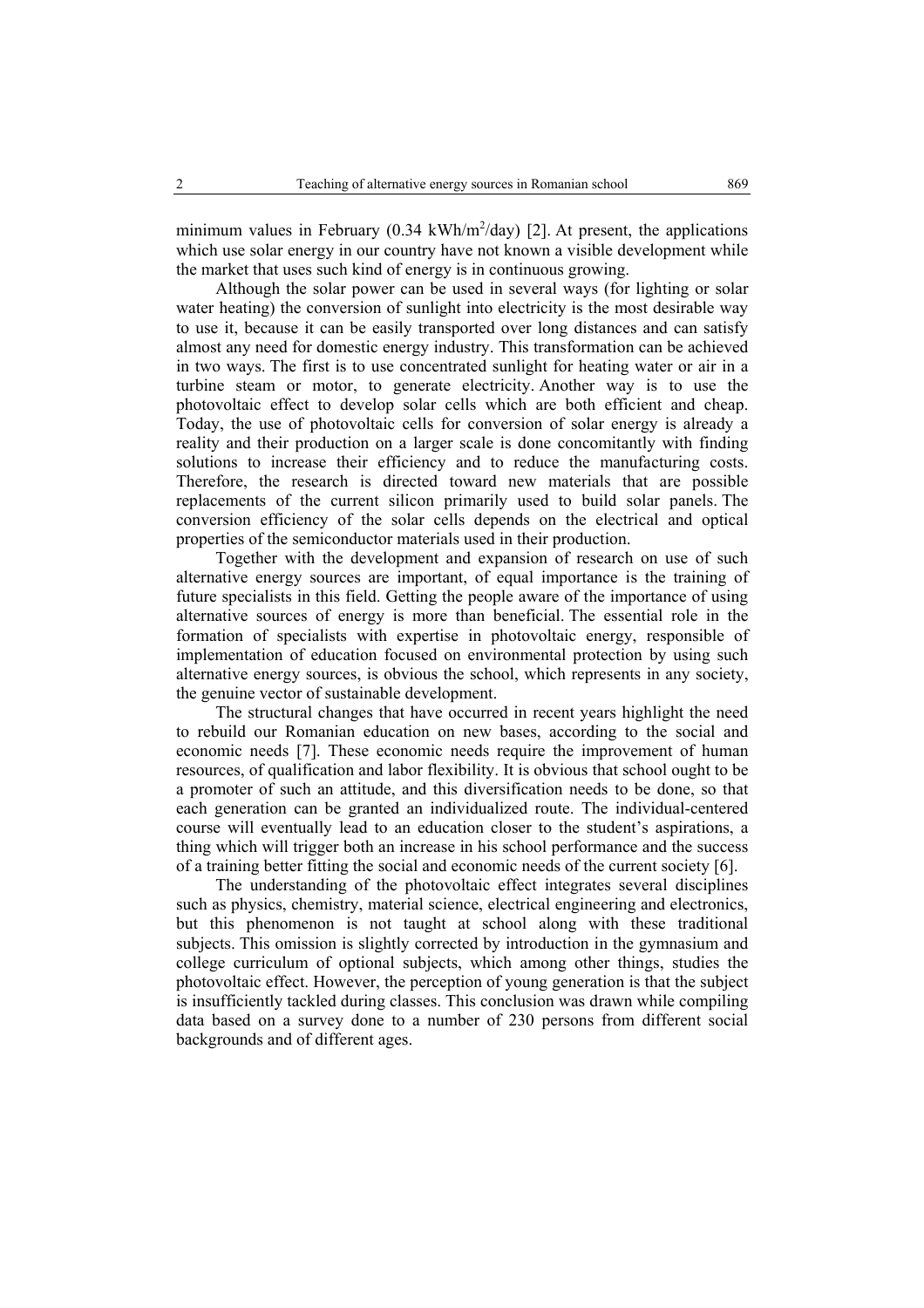## **2. METHODS, TECHNIQUES AND TOOLS USED IN RESEARCH**

**The decision problem.** An important aspect to be taken into account when designing the school curriculum is to answer the aspirations of society in education. The society is in constant dynamic, especially in the last decades when everything has changed rapidly and therefore its expectations about the educational system has continuously suffered transformations. As our Romanian school does not give sufficient importance to the study of alternative energy sources, we consider it useful to highlight the different aspects of the investigation.

**The study aim.** The research on study of alternative energy sources in the Romanian school and especially on the solar energy conversion took place in 2011 and aimed at the experimental validation of the following **assumptions**:

I. The Romanian society is interested in alternative energy sources.

- II. In the Romanian schools, the subject of solar energy conversion into electricity is insufficiently studied.
- III. The high school graduates consider useful to study the solar energy conversion both in terms of change of mindset on the use of alternative energies in the detriment of classical ones and of preparation of future specialists.

**Lot description.** Research experimental group consisted of 230 high school graduates with different ages. Sampling type used is logical type. Selection of sample components was based on reasoning that the sample members must be persons aged over 18, high school graduates.

 The research instrument used, the questionnaire, was completed by the subjects (self-managed).

 It is noteworthy that most respondents attend theoretical-science and tehnical schools (Table 1).

| Distribution by type of graduate school |                            |                       |                  |  |  |
|-----------------------------------------|----------------------------|-----------------------|------------------|--|--|
| <b>Type of graduate school</b>          | <b>theoretical-science</b> | theoretical - letters | <b>technical</b> |  |  |

*Table 1* 

| <u>i ype of graduate school</u> | theoretical- science | theoretical - letters | тесппісят |  |
|---------------------------------|----------------------|-----------------------|-----------|--|
| <b>Number of respondents</b>    |                      |                       | 44        |  |

The age distribution of the respondents is:

- 88 aged between 18 and 25
- 27 aged between 25 and 30 years
- 115 aged over 30 years.

 The research was conducted by applying a questionnaire consisting of 12 items, of which 11 were closed and one open.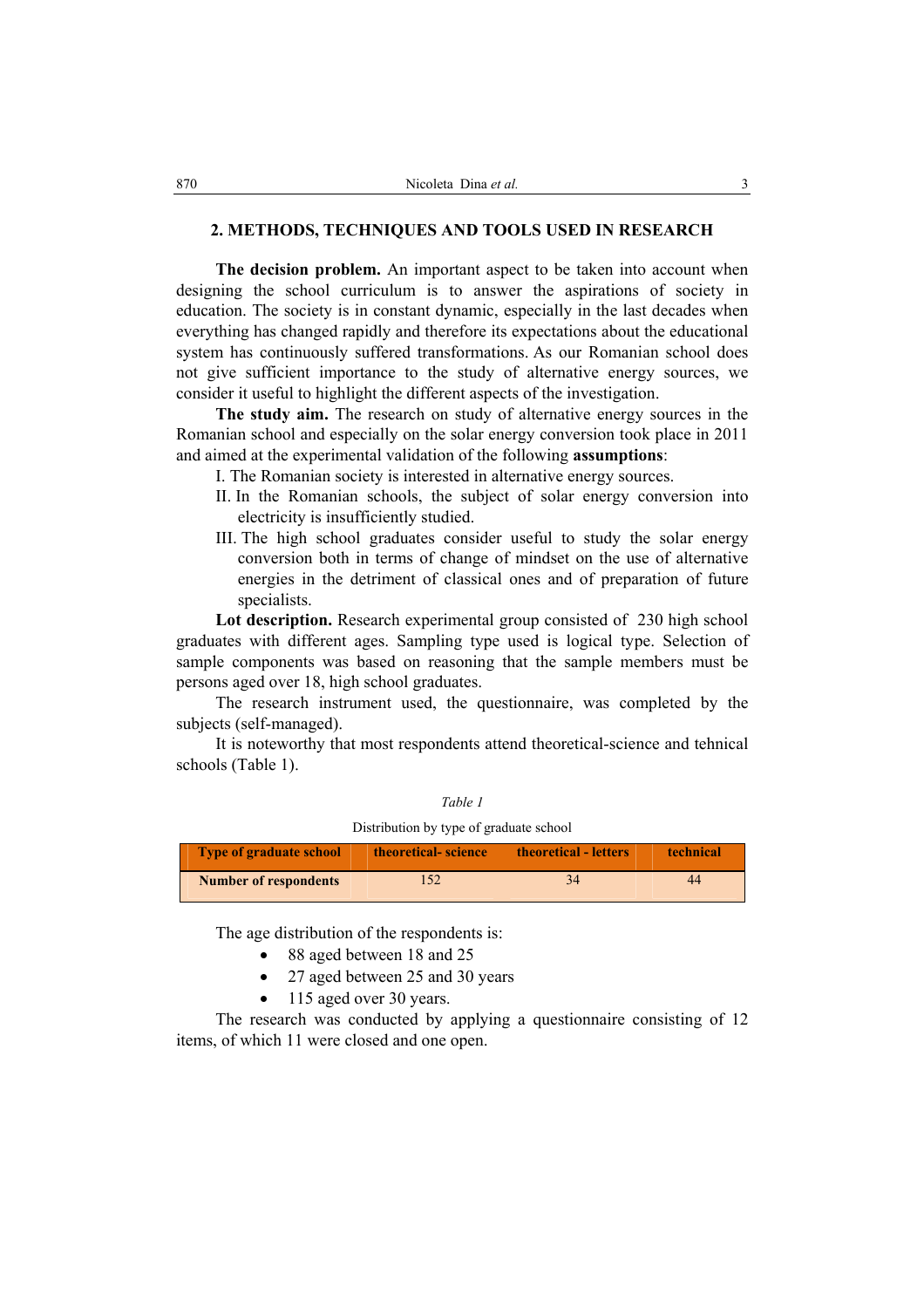#### **3. ANALYSIS OF DATA COLLECTED**

 The first question relates to the possible energy of the future (*Which types of energy do you think will be used in the future?*). As shown in Fig. 1, approximately 60% of those who answered the survey ranked the solar energy number one, choosing it over other possible: the hydro energy, wind and nuclear energy.



Fig. 1 – Future energy.

 A large number of the respondents (191 of 230 see Fig. 2), consider that by achieving a certain level of knowledge about the production and use of alternative energies, the consumer's behavior will change, directing it from the classical energy consumption to the alternative energy one. This indirectly leads to the idea that an appropriate education will bear fruit in time. Therefore, if attitudes and habits of society must be changed, they cannot be changed overnight and the surest way to get good results is to start this process early in school. In addition, all well structured explanations of phenomena responsible of producing alternative energy, as well as presentation of its advantages and disadvantages, or of latest developments in this field, are more likely to convince the student to become a potential consumer of such future energy sources.

 As shown in the data collected, approximately 75% of the persons asked know that the conversion of solar energy resides in the photovoltaic effect. While interpreting the answers to the following question (*How was acquired the information about the conversion of solar energy?*) we note that this information was acquired mainly from sources placed outside the school, such as radio, TV, newspapers, magazines, various publications, etc. According to the graph in Fig. 3, only 30% of the interviewed, have such information obtained in school, despite the fact that an overwhelming majority come from theoretical and vocational high schools.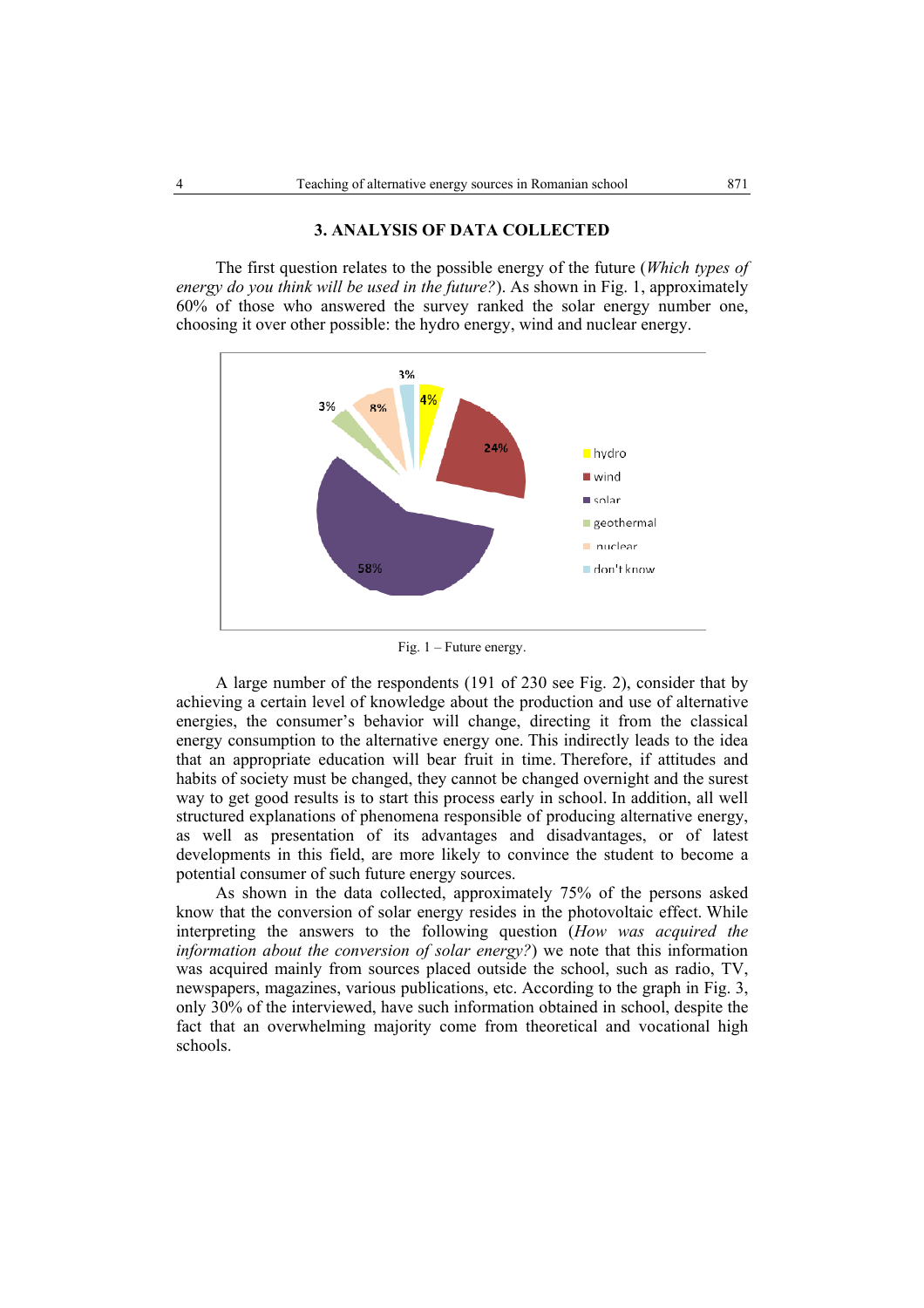

Fig. 2 – The perception of a link between knowledge concerning alternative energy production and consumer behavior.



Fig. 3 – How was the information about solar energy conversion acquired?

 When a subject is not given a comprehensive approach of all aspects, in an academically rigorous environment, with well structured data, but is treated in a way customary for a radio or TV broadcast, there are serious chances for the perception of the subject to be considered not rigorous in terms of science; some relevant information may fade over time easily. This explains why only 9% of respondents know that there is a difference between the operating principle of a thermal solar panel and a photovoltaic panel (Fig. 4), the remaining 91% mistaking the two notions.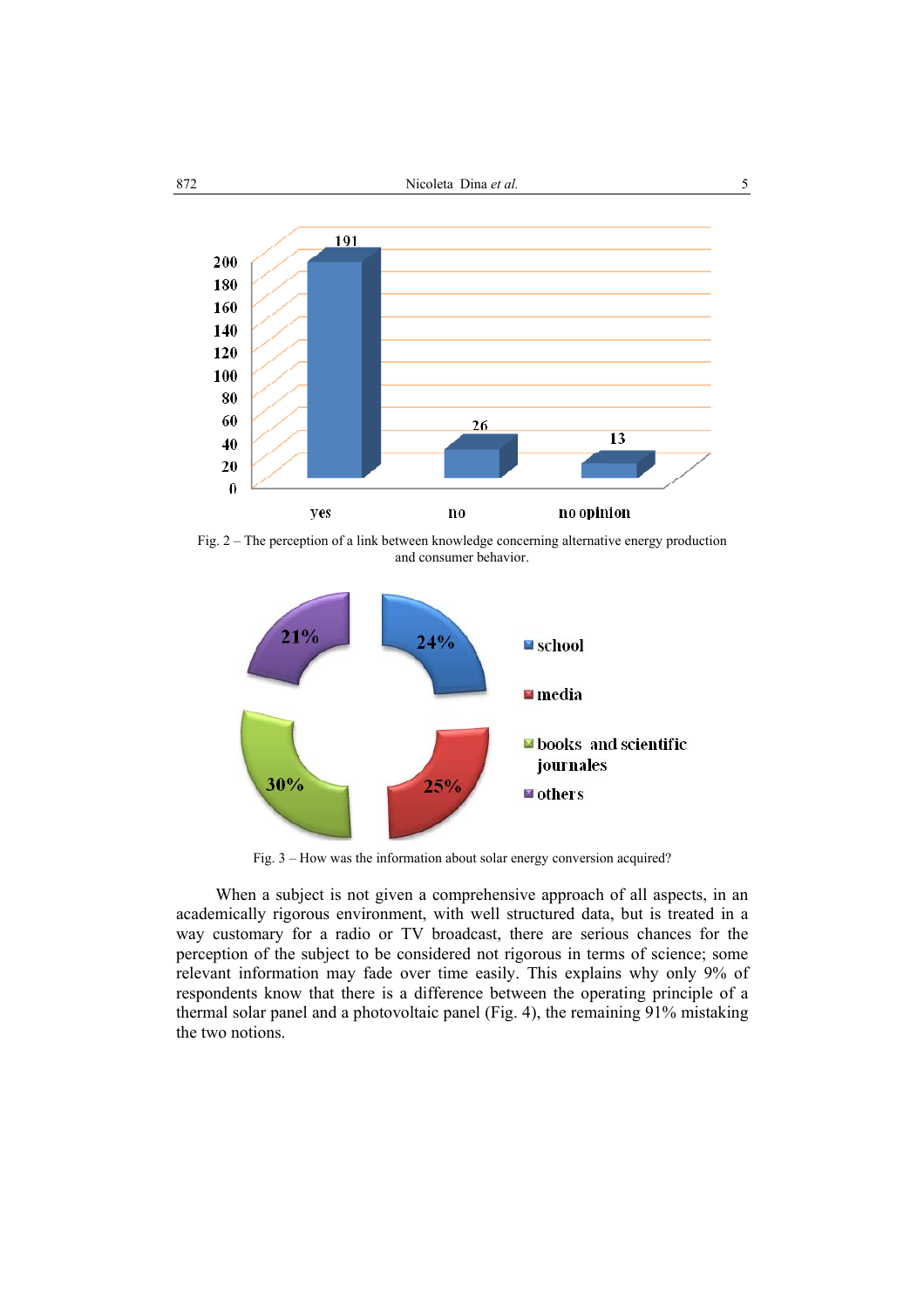

Fig. 4 – The differences in the operating principle of the thermal solar panel and the photovoltaic one.

 The survey revealed that no form of alternative energy is studied in secondary schools or high schools. Therefore, over 80% of those asked did not attend a course in school about alternative energies (Fig. 5). This result proves that the Romanian curricula lack the educational chapters about the use of alternative sources of energy. All this while in other countries this issue is considered of major importance. This interest began with the onset of the oil crisis in the 70s and has grown steadily since then. From that very moment, the idea of using alternative sources or renewable energy began to gain ground and progressed to the point that the technical schools and the universities included departments specialized in creation, installation and maintenance of equipment needed to produce various forms of energy – solar, wind, geothermal, etc. [10]. In many countries, the curricula include themes aiming at education for sustainable development based on the use of alternatives energies; various programs offer students the opportunity to receive meaningful information appropriate for each school level, a complete education about energy [9]. Unfortunately, in our country there is not a unified vision and an overall education policy on this topic [5].



Fig. 5 – People who attended a school course on alternative energy.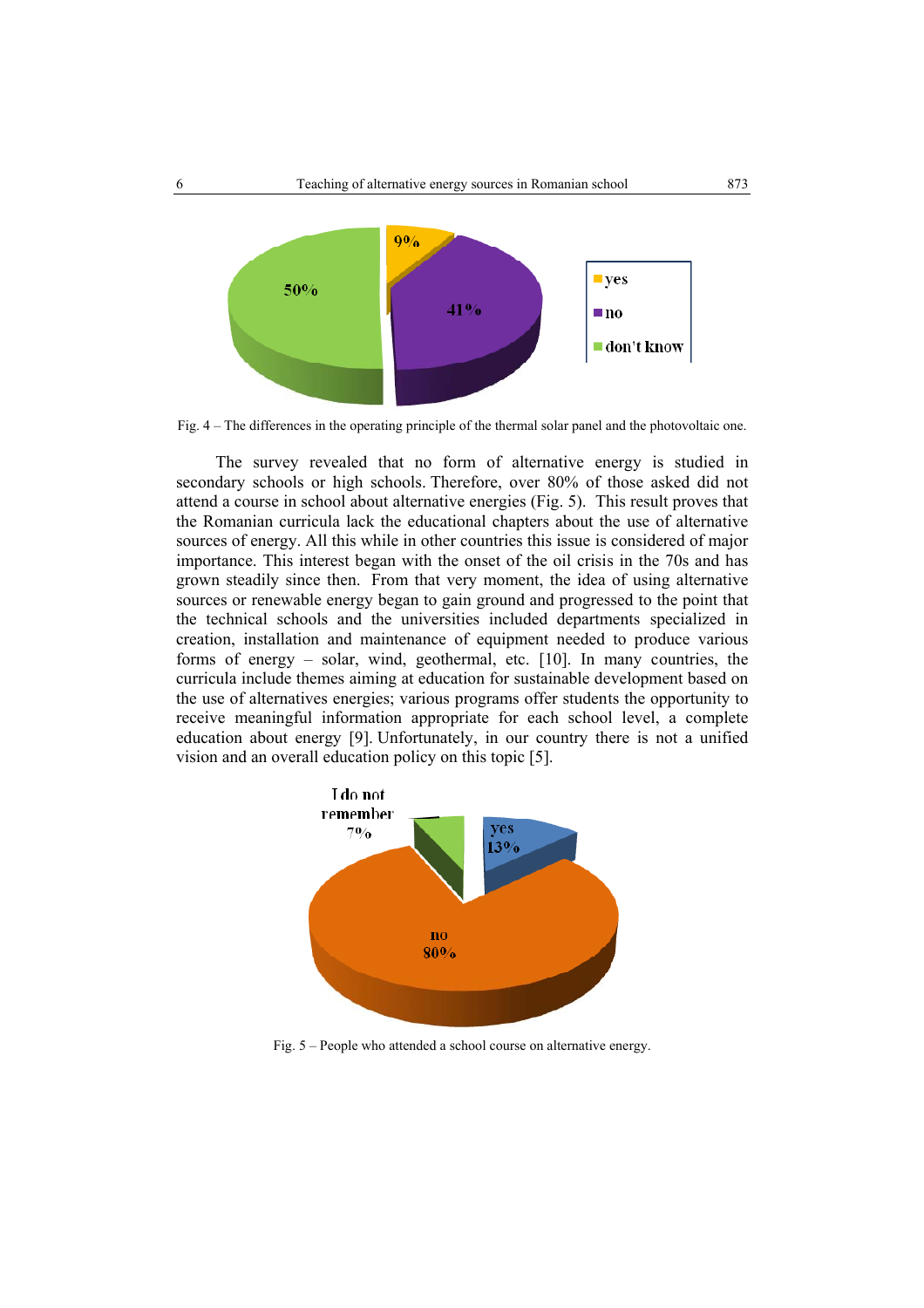According to the respondents, the possible causes of insufficient teaching of unconventional sources of energy in our school are primarily the lack of appropriate school programs (165 subjects responding with "absence of adequate curricula"), the shortage of laboratories with specific features (99 subjects responding with "absence of specific equipment for laboratories") and lack of trained teachers (66 subjects responding with "absence of trained teachers", Fig. 6). In this context it becomes imperiously necessary the need to prepare first of all the teachers with the specialized competencies in the field of renewable energy sources generally and, particularly in the field of solar cells [12, 13]. Teacher training in this area will provide opportunities for students to have schooling as their aspirations and needs individualized society [14].



Fig. 6 – Possible causes of insufficient teaching of unconventional sources in school.

 In the opinion of most, the studying of solar energy conversion into electricity in high school and middle school is insufficient. Consequently, if the solar energy conversion is not studied at these levels, then at college is even less probable. This explains why less than half of respondents (only 40%) think that there are no faculties where students study the solar energy. Surprisingly enough, a fairly large percentage of those who participated in the study, almost 60%, consider that Romania has research teams that study the solar cells.

 The rapid expansion of renewable energy and the need to increase the energy efficiency in this area led to a global deficit, of staff trained for the needs of this sector and emergence of career opportunities in the field.

 At the European level, according to a study by the European Photovoltaic Industry Association, the solar energy used may provide by 2020, 12% of electricity demand in Europe, which would help to create 2 million jobs in the field [3]. In this context, a large number of respondents (85%) believe that high school courses on solar energy conversion into electricity [11] can provide training for future specialists in the field (Fig. 7).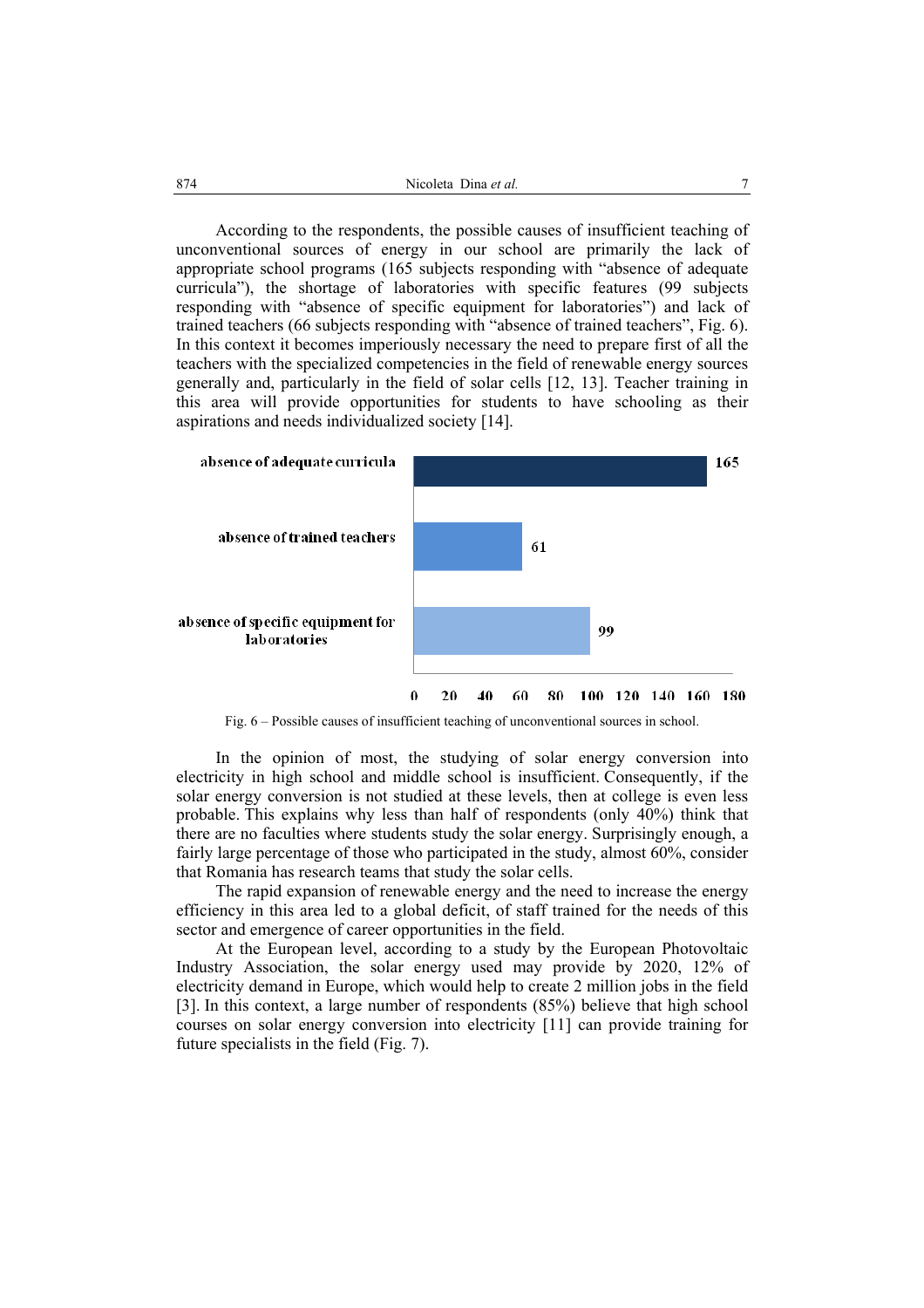

Fig. 7 – The necessity of studying solar energy conversion in high school – a premise for training future specialists.

 Most of those who answered the questions (88%) believe that it is necessary to study solar energy conversion in school. Of these, 157 people consider high school as the school best suited for studying this subject (Fig 8). There are also views that advocate approaching the subject in secondary school (30 persons) or faculty  $(18 \text{ people} - \text{Fig. 9}).$ 



Fig. 8 – The need to study solar energy conversion in school.



Fig. 9 – School level that is considered useful to study solar energy conversion.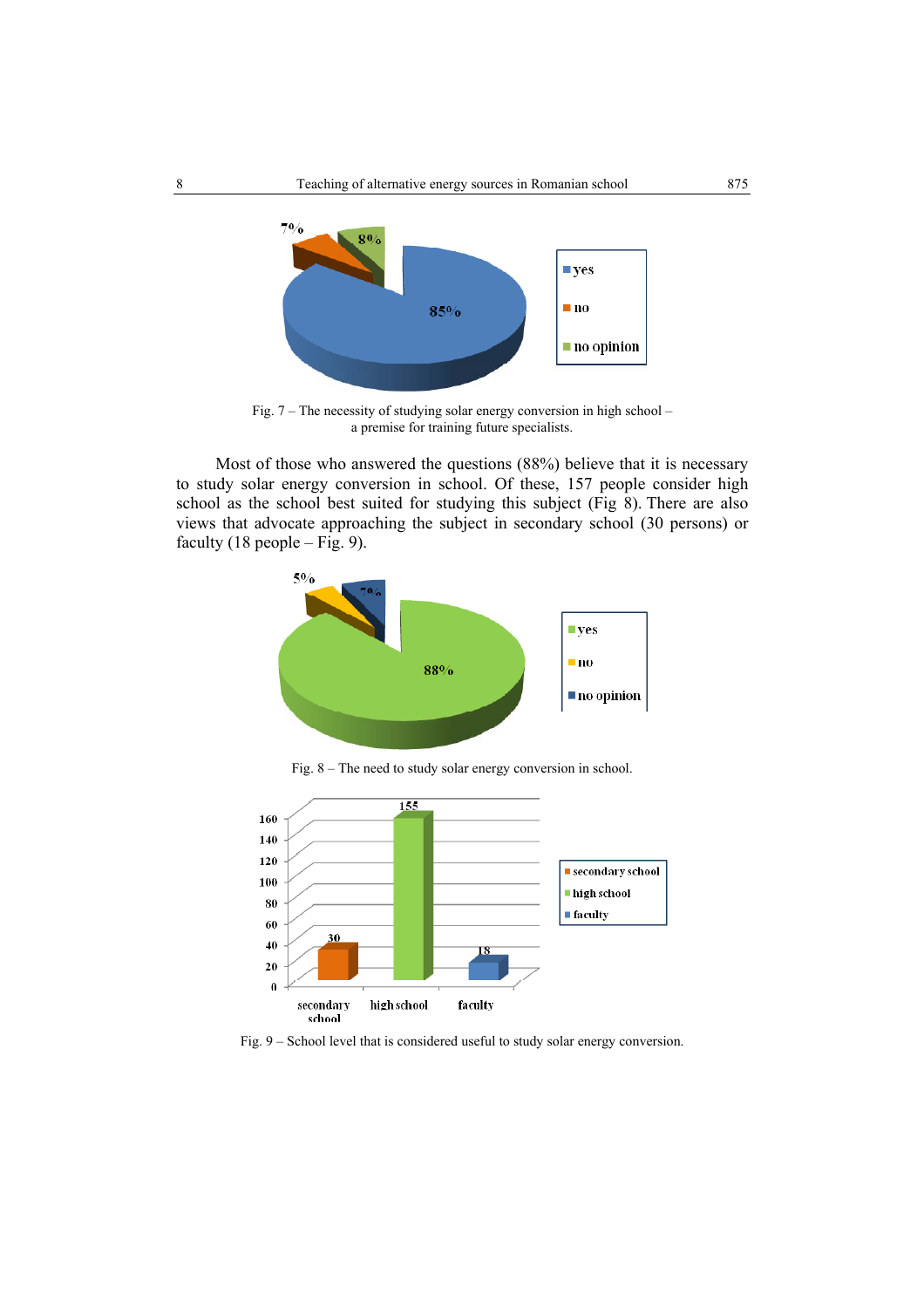#### **4. CONCLUSION**

 Following the observations and analysis of the answers, we may conclude that the inclusion of study of alternative energy in the school curriculum is necessary because:

- It changes the mentality of people who use the traditional sources of energy widening their perception of the more current ecological trends;
- It leads to complete and accurate information about the non-polluting and renewable energy;
- It creates skills and forms specialists, offering the graduates job opportunities in an area in continuous expansion and development;
- Through a continuous route along the various stages of education (middle school, high school, faculty) a basis can be formed, a basis from which graduates may come off easily turning into research specialists who can innovate and develop this field;
- It creates the image of a modern and dynamic school, an institution capable of adapting to the continuously changing requirements and expectations of the current society;

 This survey has also emphasized the idea that in the Romanian education, the solar energy conversion is an issue insufficiently approached although the society is interested in the topic and the evolution of the economic world is moving towards the use of alternative energies, where the solar energy comes in the first place.

 Under these circumstances, we consider it necessary to intensify the efforts to transmit the knowledge about the solar energy conversion into electricity to the young generation. The leap that the society is about to make consists in developing the use of alternative energies and of solar energy in particular. This depends very much on the quality of training of future generations of specialists in this field, on the increase of their culture and awareness, on their will to change the attitudes and prejudices about the alternative energies; and this is to be done today, with our children, that are the main players in the world of tomorrow.

*Acknowledgments*. This work was performed with financial support within the project POSDRU/6/1.5/S/10.

#### REFERENCES

- 1. A.Simaşchevici, L.Gorceac, D.Şerban, *Conversia fotovoltaică a energiei solare*, Chişinău, 2002.
- 2. \*\*\* Renewables 2010 Global Status Report; http://www.ren21.net/
- 3. The European Union by International Energy Agency (IEA), *IEA Energy Policies Review*, 2008.
- 4. Holsinger, D.B., Cowell, R.N, *Positioning secondary school education in developing countries.* International Institute for Education Planning, UNESCO, 2000.
- 5. MEdC, *Order on the approval of framework plans for upper secondary school education*, 2006.
- 6. M.Ed.C, *Compulsory education reform in Romania*, Working Paper, Bucharest, 2003.